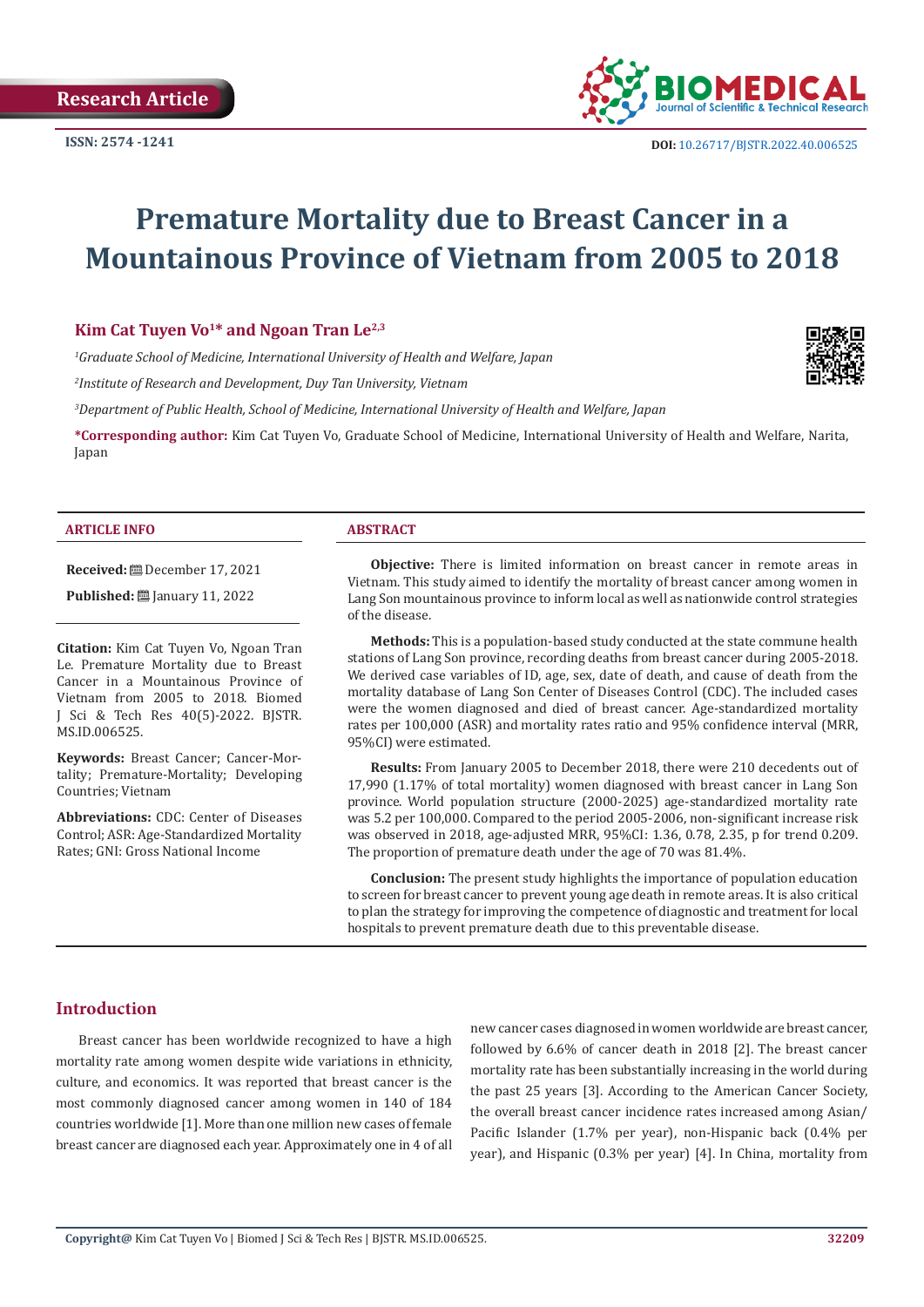breast cancer rose progressively during the past three decades in both rural and urban areas [5]. An estimated 268 600 women were diagnosed and 69 500 died of breast cancer in 2015, accounting for 15.1% of all new cancer cases and 6.9% of all cancer deaths in Chinese women, respectively [6].

Vietnam, situated in Southeast Asia, is a developing country with a GNP per capita of USD 2,540 in 2019. Social health insurance is voluntary of approximately US\$20.00 per annum, which is paid by individuals and their households. In Vietnam, breast cancer is reported to be the most common cancer in Vietnamese women [7]. There were 15,229 cases of breast cancer were diagnosed in 2018, accounting for 5.3% of all cancer deaths [2]. In response to this situation, the Vietnamese government has introduced nationwide breast self–examination education as the method for early detection [8]. Moreover, the usage of mammography and hormone therapy for patients with estrogen-receptor-positive breast cancers has been improved the life expectancy of patients with breast cancer [9]. However, lacking population-based studies about this fatal disease hindered the establishment of focused primary prevention strategies. The mortality rate is a basic and critical indicator for the development of appropriate and effective intervention programs and monitoring the health of patients with breast cancer. Lang Son is a mountainous province in the Northeast region with a natural area of 8,187.25 km<sup>2</sup>, bordering Guangxi province in China.

The population of the province in 2019 is 782,811 people, mainly living in rural areas (accounting for 80.7%). Lang has a high proportion of ethnic minorities (84.74% of the province's population). Currently, there are 30,583 poor households, accounting for 15.83%; 21,267 near-poor households, accounting for 11.01% [10]. Having these geographic economic conditions, Lang Son province is considered as the representative of mountainous provinces in Vietnam where the citizens have a limited chance to approach high-quality health care services. In this context, this study was conducted to clarify the status of breast cancer mortality in Lang Son province from January 2005 to December 2018 to provide an updated and comprehensive understanding of recent trends of breast cancer mortality in this province.

# **Material and Methods**

### **Study Design and Data Source**

This is a population-based study of the time series of deaths from breast cancer of women living in Lang Son province. The data was collected in two steps. At first, the mortality information was recorded in an official book referred to by The Ministry of Health's death recording systems (A6) managed by the Lang Son CDC. The A6 mortality systems were validated and presented to be a reliable and feasible system for mortality recording [11]. These

unique systems were introduced to be used nationwide in Vietnam in 1992. All deaths occurring in the communities were registered at the state commune health stations. The data from the A6 was collated and determined monthly by the head of the state commune health stations who in turn forward the information every year to the Lang Son CDC from 2005 to date to develop a database of mortality there. Five indicators included the case's ID, age, sex, date – place - cause of death, and ICD-10 coding. To prevent duplicate records, the head of the commune health station, trained medical workers, followed carefully the medical care for each morbidity case for each resident for at least 6 months until the outcome was identified. By this follow–up process, all deaths in the list have described the cause of death based on medical records. Besides, data on population was collected with careful cross-check with several independent information sources such as the departments for provincial statistics, the department of Population – Family – Children, the Committee of Family and Planning. We included all cases that were dead of breast cancer from January 2005 to December 2018, ICD-10: C50 for the present study. The Lang Son population-based mortality registration covered over 226 state commune health stations of 11 cities/districts of the province. The average resident number of each state commune health station was annually collected by the Lang Son CDC.

### **Data Analysis**

Data was reviewed and cross-checked between information sources, cleaned, encoded, and reported by Excel software, analyzed by STATA 15.0. For the calculation of the mortality rates of breast cancer, the ratio was determined between the number of deaths from breast cancer in women and the female population in that year, multiplied by 100,000. The world population structure and the Segi's world population standard were used to estimate agestandardized mortality rates per 100,000 (ASR). Mortality rates ratio and 95% confidence interval adjusted for age groups (0-9, 10- 19, 20-29, 30-39, 40-49, 50-59, 60-69, 70-79, 80+) was estimated to observe time trend from 2005 to 2018.

# **Ethical Approval**

This is a population-based study about mortality rate with no interfere with no physical intervention. This information to identify patients including name, personal address, date of birth, would be not published. Moreover, due to the database purpose, which is to provide accessible data to help improve the mortality of breast cancer in the community, the public interest is considered to outweigh personal interests in privacy or autonomy that would otherwise be protected by consent mechanisms. The research protocol was approved by the Hanoi Medical University Review Board in Bio-Medical Research # 61/HMURB, dated 25 November 2008 and by the Board of Ethics in Bio-Medical Research at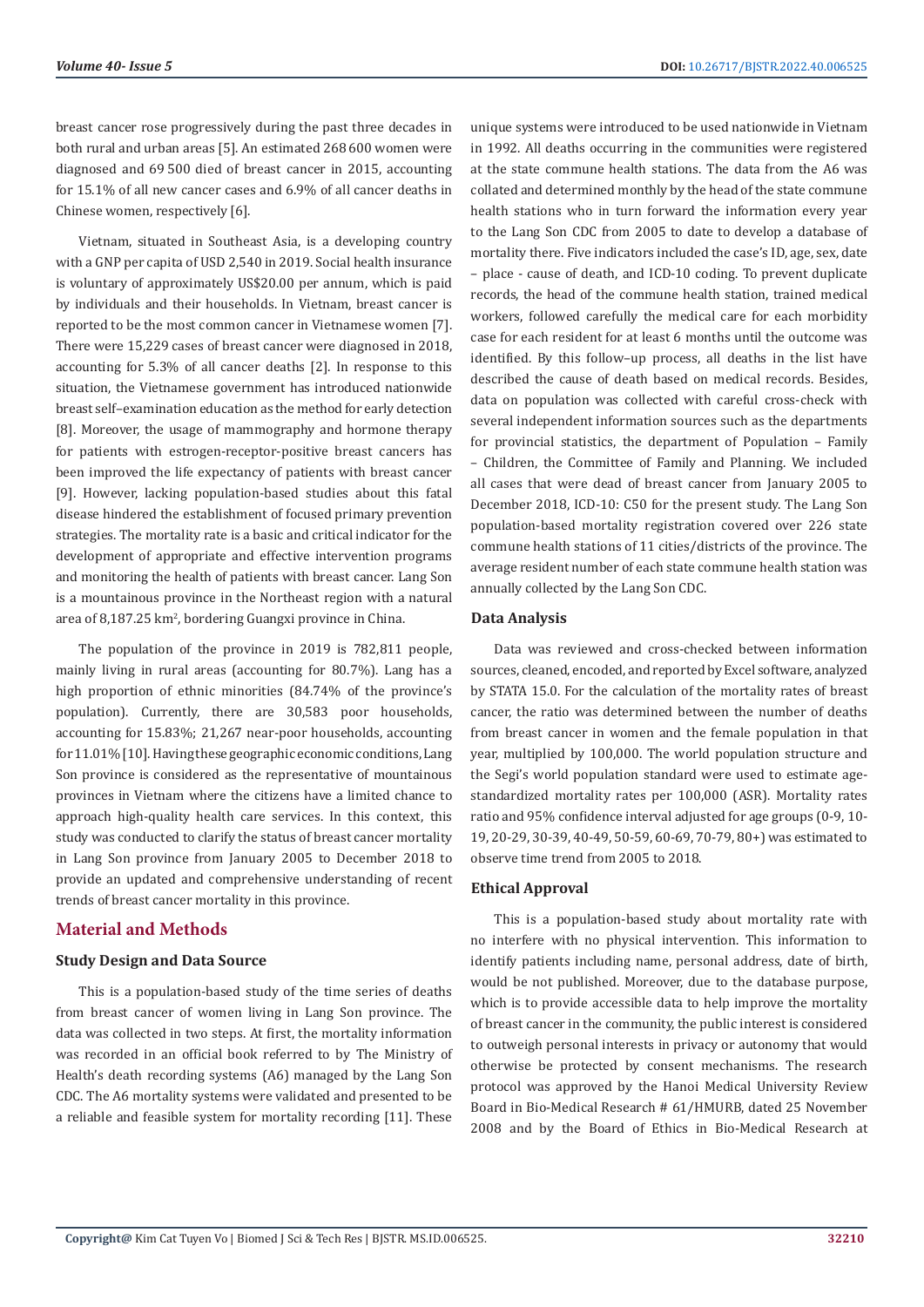University of Medicine and Pharmacy at Ho Chi Minh City #106/ UMP-BOARD, dated 20 March 2019.

# **Results**

From January 2005 to December 2018 (missing data for 2009- 2010), there were 210 deaths out of 17,990 women diagnosed with breast cancer in Lang Son province. Table 1 showed the crude mortality rate and the age-standardized mortality rates from breast cancer at all ages between 2005 and 2018. The crude mortality rate of breast cancer was 4.7. After adjusting using the World Health Organization standard population for 2000 – 2025 and the Segi World standard population (in the 1960s), the ASR was 5.2 and 4.7, respectively. Over four-fifths of death cases died under the age of 70 (81.5%). In Table 2, the crude rate and the ASR rate were annually

calculated. The lowest ASR per 100,000 person-year was found in 2006 (3.2). The value of 7.0 was the highest ASR that occurred in 2012. When the first two-year 2005-2006 was the reference group, the mortality rate ratio for 2018 was increased, but not statistically significant, age-adjusted MRR, 95%CI: 1.36, 0.78, 2.35, p for trend=0.209, (Table 3). Figure 1 presented the age-specific mortality rate per 100,000 person-years during the study period. The mortality rate was found to be at a low and stable level from the age group 0-9 to the age group 20-29. There was, on the other hand, a rapid rate of increase at the reproductive age, especially at the age group 40 – 59, and slow down after that. The highest specific cancer mortality rates per 100,000 were seen for the age group 60-69. The curve thereafter was seen to be declined (Figure 2).



**Figure 1:** Location of the study population, Lang Son province in Viet Nam. (Source: [https://commons.wikimedia.org/wiki/File:Lang\\_Son\\_in\\_Vietnam.svg](https://commons.wikimedia.org/wiki/File:Lang_Son_in_Vietnam.svg) )



**Figure 2:** Age-specific mortality rate per 100,000 person-years in women during 2005-2018 (missing data for 2009-2010) due to breast cancer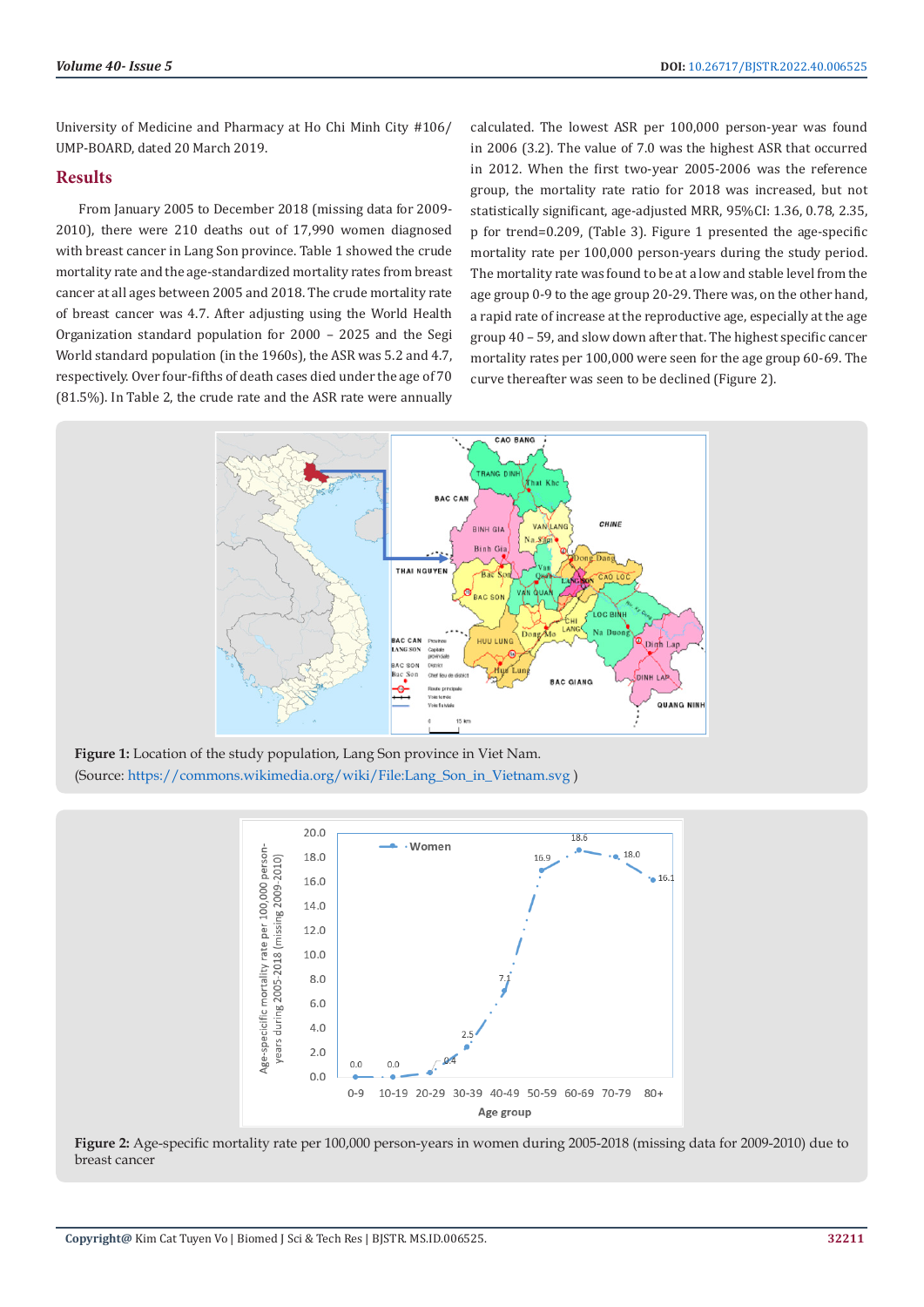**Table 1:** Mortality due to breast cancer in women during 2005-2018 in Lang Son province & Crude rate per 100,000 person-years; @ Age-standardized rate per 100,000 person-years using the World Health Organization standard population for 2000-2025; # Proportion of death cases aged under 70 year-olds. @ Age-standardized rate per 100,000 person-years using SEGI World standard population (in the 1960s). Missing data for 2009-2010.

| <b>Sex</b> | Year    | $ICD-10$                    | <b>Total Death</b> | Crude rate & | ASR@ | % < 70# | WHO \$         |
|------------|---------|-----------------------------|--------------------|--------------|------|---------|----------------|
| Women      | 2005-18 | $\sim$ $\sim$ $\sim$<br>ႱჂႱ | 210                | 4.O          | 1.7  | 81.4    | $ \sim$<br>ے ۔ |

**Table 2:** Mortality due to breast cancer in women by year from 2005 to 2018 in Lang Son province. The estimated proportion of deaths due to breast cancer was 1.17% (210 cases of breast cancer vs. 17,990 total cases) in women. & Crude rate per 100,000 personyears; \$ Age-standardized rate per 100,000 person-years using the World Health Organization standard population for 2000-2025; # Proportion of death cases aged under 70 year-olds. Missing data for 2009-2010.

| Year | Case | Crude rate & | $\frac{0}{6}$ < 70 # | WHO-ASR \$ |
|------|------|--------------|----------------------|------------|
| 2005 | 19   | 5.3          | 73.7                 | 5.9        |
| 2006 | 11   | 3.0          | 81.8                 | 3.2        |
| 2007 | 14   | 3.8          | 71.4                 | 4.1        |
| 2008 | 16   | 4.3          | 81.3                 | 5.0        |
| 2011 | 16   | 4.3          | 62.5                 | 4.9        |
| 2012 | 24   | 6.4          | 87.5                 | 7.0        |
| 2013 | 12   | 3.2          | 75.0                 | 3.9        |
| 2014 | 17   | 4.3          | 94.1                 | 4.7        |
| 2015 | 20   | 5.1          | 85.0                 | 5.8        |
| 2016 | 18   | 4.6          | 77.8                 | 4.9        |
| 2017 | 21   | 5.3          | 95.2                 | 6.1        |
| 2018 | 22   | 5.6          | 81.8                 | 6.4        |

**Table 3:** Mortality rates ratio and 95% confidence interval by years from 2005 to 2018 in Lang Son province.

| Year        | Case | Crude MRR (95%CI)  | Age-adjusted MRR (95%CI) ## |
|-------------|------|--------------------|-----------------------------|
| 2005-2006   | 30   | 1.00 (reference)   | 1.00 (reference)            |
| 2007        | 14   | 0.92, (0.49, 1.74) | 0.92, (0.49, 1.74)          |
| 2008        | 16   | 1.04, (0.57, 1.90) | 1.04, (0.57, 1.90)          |
| 2011        | 16   | 1.06, (0.58, 1.94) | 1.06, (0.58, 1.94)          |
| 2012        | 24   | 1.55, (0.91, 2.66) | 1.56, (0.91, 2.66)          |
| 2013        | 12   | 0.79, (0.40, 1.54) | 0.79, (0.40, 1.54)          |
| 2014        | 17   | 1.05, (0.58, 1.91) | 1.05, (0.58, 1.91)          |
| 2015        | 20   | 1.23, (0.70, 2.16) | 1.23, (0.70, 2.16)          |
| 2016        | 18   | 1.11, (0.62, 1.99) | 1.11, (0.62, 1.99)          |
| 2017        | 21   | 1.28, (0.73, 2.23) | 1.28, (0.73, 2.23)          |
| 2018        | 22   | 1.36, (0.78, 2.35) | 1.36, (0.78, 2.35)          |
| p for Trend |      | 0.209              | 0.209                       |

**Note:** ## adjusted for age groups (0-9, 10-19, 20-29, 30-39, 40-49, 50-59, 60-69, 70-79, 80+). Missing data for 2009-2010.

# **Discussion**

We observed a serious prelature breast cancer mortality in the Lang Son province, remote mountainous areas. Female breast cancer has presented at young age women and the proportion of premature death was very high, over four-fifth of total death cases. The result has highlighted the importance of public health policies for better prevention and management of breast cancer screening

to reduce premature death in the study population. Moreover, financial support policies should be implemented to promote access to appropriate diagnosis and treatment for women living in disadvantaged areas. After adjusting with the World Health Organization standard population, 2000-2025, the ASR of breast cancer in Lang Son province is 5.2/100,000 during study time from 2005 to 2018. In consistence, the studies in Chinese women living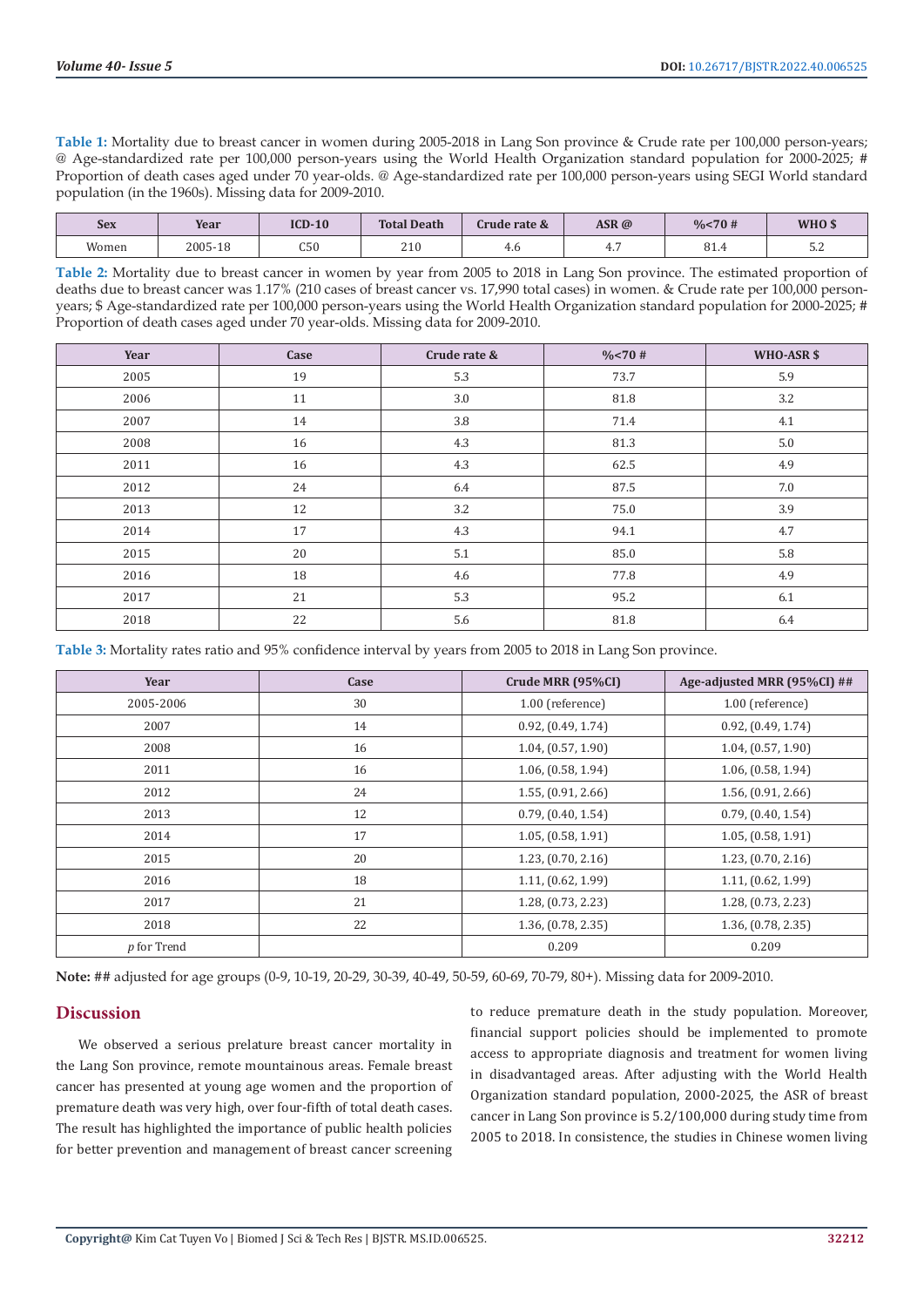in rural areas, the ASR in 2013 and 2014 of breast cancer were 5.59/100 000 and 5.79/100 000, respectively [6,12]. The ASR of breast cancer of our study is lower compared to one among women living in Ha Noi – the capital of Vietnam in the period from 1996- 2005 and the ASR of breast cancer in Vietnam in 2012, which were as high as 13 and 9.9, respectively [13,14]. Hanoi City is the highest urbanization that can be explained why the breast cancer in this city was higher than in the Lang Son province.

To reduce young age death from breast cancer, the National Cancer Control Programs increasing the awareness of early detection of breast cancer and providing free screening for breast cancer and cervical cancer has been conducted in Vietnam since 2008. There were other several programs such as the "Early detection of breast cancer and cervical cancer in women" program implemented from 2012, the "We care for her" happening in 2013–2014. The Vietnam Women's Union has representatives at every commune has been also running programs to educate how to do breast self–examination [8]. Moreover, treatment for breast cancer in Vietnam has been remarkably improved recently. Bettertolerated therapies have been replacing ablative surgery and aggressive chemotherapy. Tamoxifen or other hormonal therapies, cytotoxic, and targeted therapies, shown to significantly reduce breast cancer recurrence and mortality in breast cancer patients [15,16], are all available in Vietnam [8]. In addition, the population variation of our study comparing the previous studies might be likely the inducement. Nationwide, Vietnam has many cities in the progress of "modernization", where women are at increasingly high risk of breast cancer such as decreased parity, delayed childbirth, less breastfeeding which was demonstrated to be risk factors of breast cancer in low–income countries as well as in Vietnam [17,18]. However, these programs have been piloted at the areas of urbanization of the Hanoi and Ho Chi Minh Cities, but that might not be ready in the Lang Son province.

In terms of the trend mortality rates during the study period, there was a non-increasing trend during 2005-2018 but it is suggested to be increasing soon due to many environmental factors and lifestyles of an unhealthy diet, tobacco smoking, harmful usage of alcohol, and lack of physical activities. This result is consistent with previous studies showing the rise of breast cancer mortality in other territories. For instance, according to a global analysis, there was a significant increase in breast cancer mortality rates in all super regions. For total world countries, the mean breast cancer mortality rate was 13.77 per 100,000 in 1990 and the overall increasing slope of the mortality rate was 0.7 per 100,000 from 1990 to 2015 [3]. Another study presented a tendency of increased deaths from breast cancer in Brazilian women, particularly in young women from 1996 to 2013 [19]. In China, the standardized mortality rate of breast cancer was similarly shown to have an upward trend [20]. To improve cancer prevention for Vietnamese women, it is important to establish better public health policies and management of breast cancer, especially in remotes areas. It was reported that the majority of breast cancer patients in Vietnam are detected at the advanced stages [21], which was revealed to be the result of poor knowledge and awareness among the general public [22].

In a study conducted in the mountainous area in Northern Vietnam, the level of knowledge and practice about breast selfexamination, clinical breast examination, breast ultrasound, and mammography were still adverse. Approximately 17% of women mentioned clinical breast examination, and only 13.8% reported practicing breast self-examination [23]. Among women living in one rural district, more than half of all the participants, including both younger (69.5%) and older (53.3%) women, believed that they would not get breast cancer if they took good care of themselves [24]. In central cities such as Hanoi and Ho Chi Minh City, the prevalence of sufficient knowledge and practice breast self–examination among female textile workers were only 22.7% and 15.8% [25]. In this context, increasing awareness about the importance of breast cancer screening and developing early detection strategies for breast cancer is essential. Community education programs and low-cost screening approaches such as clinical breast examination should be conducted widely to ensure the accessibility of all Vietnamese women, especially ones residing in remotes areas. The mammography screening should be suggested in high-risk women according to the age-specific mortality rate results.

Furthermore, the long treatment course of breast cancer has been causing a significant financial burden to the patients, especially the patients without health insurance. A recent study conducted in South East Asia, including Vietnam, showed that 48% of cancer patients incurred financial catastrophe within one year after the diagnosis [26]. It was estimated that the annual medical expenses for breast cancer treatment amounted to 18% of gross national income (GNI) per capita in Vietnam in 2010 (\$195 vs. \$1,100) [27]. These facts again emphasize the role of breast cancer screening in Vietnamese women since the diagnosis at the early stage can reduce significantly the cost of initial treatment. Besides, the financial burden of the treatment course could be a barrier to seeking care and to appropriate treatment compliance, which may contribute to the higher mortality of breast cancer. Therefore, establishing a policy of universal health insurance coverage along with other financial supports would improve access to medical care and the prognosis of breast cancer patients in Vietnam. The government should give financial support to breast cancer patients whose cost of illness exceeds their ability to pay. Furthermore, a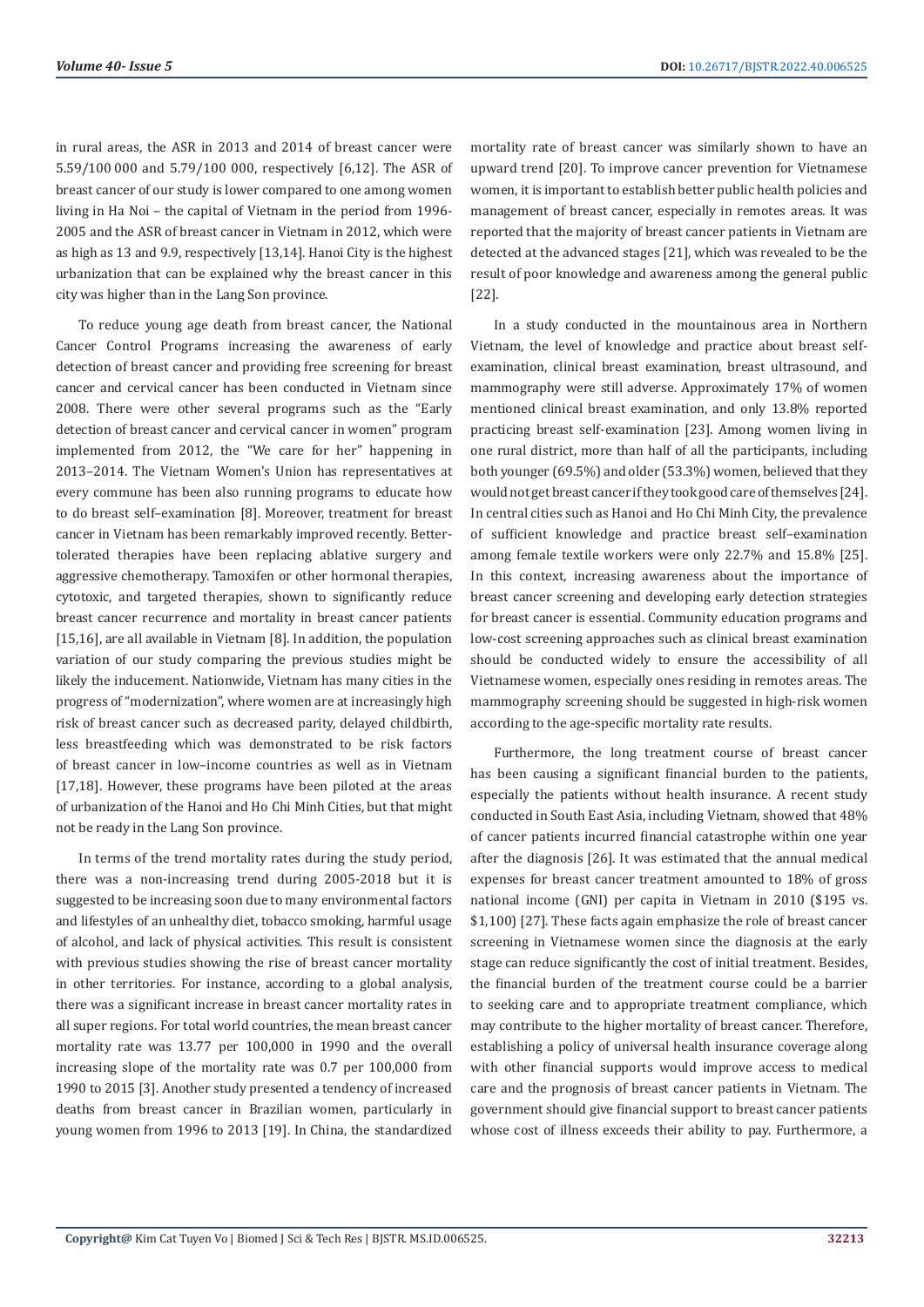network of primary health care such as home care and community care should be promoted to provide health care services to breast cancer women throughout the country. These settings may improve compliance with treatment and reduce costs for patients in Vietnam, where access to health facilities for cancer treatment has been limited. This combination would encourage the patients to comply with their long-term treatment and thus contribute to reducing deaths from cancers, including breast cancer.

Moreover, the current vertical and central organization of health care services in Vietnam may limit the accessibility of medical treatment for breast cancer patients living in mountainous areas. The lack of surgical oncologists, medical and radiation oncologists, anesthetists, and pathologists at the low level of the health system also has a significant effect on providing comprehensive treatment to breast cancer patients. Authorizing and supporting district and commune health stations with the appropriate health infrastructure and trained healthcare workforce could have a positive impact in terms of reducing in-direct costs for women with low - income to encourage them not to bypass them in favor of seeking suitable treatment as well as in reducing overcrowding in central and provincial hospitals. Breast cancer deaths in our study mostly occurred in reproductive-aged women, increasing rapidly from 40 years old, reaching a peak at the ages of 60-69, and then falling. This result is logical according to one study showing that the breast cancer incidence in Vietnamese women was highest at the age of 50 [21]. Meanwhile, the overall survival rate for breast cancer patients was  $85.01 \pm 1.61$  months [28]. Similarly, according to a study investigating the breast cancer mortality rate in China during 1991 – 2011 showing that breast cancer usually occurs post-puberty, and its incidence increases slowly from 30 years old, reaching a peak at the ages of 40-60, and the first death peak occurring at 55 to 65 years [20]. In this sense, the clinical protocols and public policies that encourage early detection for breast cancer, and the key population should be among women between ages 40 to 65. Breast cancer screening using clinical breast examination for women aged 40 to 55 years was identified to be very costeffective in Vietnam according to the World Health Organization criteria [29]. Another study demonstrated offering the first round of mammography screening to Vietnamese women aged 50-59 years was cost-effective, with the given threshold of three times the Vietnamese GDP per capita [30]. Therefore, breast cancer screening programs need to be provided to women aged 40-65 in the combination of clinical breast cancer and mammography to improve the life expectancy for breast cancer patients as well as reduce the public economic burden.

Several limitations should be noted in this study. Firstly, it was done in only one mountainous province in the North of Vietnam, so the findings may not be generalized to all Vietnamese women. Second, there was a deficit of the information system concerning factors associated with mortality from breast cancer that is restricted in the death record. This study, however, is the first investigation of the mortality rate of breast cancer in the province at a continuous long-term period. The findings presented here were similar to and different from those reported elsewhere. Overall, the results of this study will increase our understanding and guide interventions to improve early screening for breast cancer strategies specifically for Vietnamese women, especially in remote areas, with adverse socioeconomic status. Cancer mortality rates estimated in this study are reliable because there were no duplicate records. At each commune, the head of the commune Health station followed up carefully all fatal cases occurring at his commune while giving medical care and household visiting until the result as neighborhood relationship as well as a duty of the appointed medical worker position. Despite these limitations, the present findings had highlighted the public health problem of premature breast cancer in the low-medium economic countries that warrant global action plans against this preventable disease.

# **Acknowledgment**

We express special thanks to the heads of commune health stations in Lang Son province for providing valuable data for the present study and his staff members in running the process of death registration for a long period of study.

# **Funding**

There was no funding.

# **References**

- 1. [Torre LA, Islami F, Siegel RL, Ward EM, Jemal A \(2017\) Global Cancer in](https://pubmed.ncbi.nlm.nih.gov/28223433/) [Women: Burden and Trends. Cancer epidemiology, biomarkers & pre](https://pubmed.ncbi.nlm.nih.gov/28223433/)[vention: a publication of the American Association for Cancer Research,](https://pubmed.ncbi.nlm.nih.gov/28223433/) [cosponsored by the American Society of Preventive Oncology 26\(4\):](https://pubmed.ncbi.nlm.nih.gov/28223433/) [444-457.](https://pubmed.ncbi.nlm.nih.gov/28223433/)
- 2. [Bray F, Ferlay J, Soerjomataram I, Siegel RL, Torre LA, et al. \(2018\) Global](https://pubmed.ncbi.nlm.nih.gov/30207593/) [cancer statistics 2018: GLOBOCAN estimates of incidence and mortality](https://pubmed.ncbi.nlm.nih.gov/30207593/) [worldwide for 36 cancers in 185 countries. CA: a cancer journal for cli](https://pubmed.ncbi.nlm.nih.gov/30207593/)[nicians 68\(6\): 394-424.](https://pubmed.ncbi.nlm.nih.gov/30207593/)
- 3. [Azamjah N, Soltan Zadeh Y, Zayeri F \(2019\) Global Trend of Breast Can](https://www.ncbi.nlm.nih.gov/pmc/articles/PMC6745227/)[cer Mortality Rate: A 25-Year Study. Asian Pacific journal of cancer pre](https://www.ncbi.nlm.nih.gov/pmc/articles/PMC6745227/)[vention: APJCP 20\(7\): 2015-2020.](https://www.ncbi.nlm.nih.gov/pmc/articles/PMC6745227/)
- 4. [DeSantis CE, Ma J, Goding Sauer A, Newman LA, Jemal A \(2017\) Breast](https://pubmed.ncbi.nlm.nih.gov/28972651/) [cancer statistics, 2017, racial disparity in mortality by state. CA: a cancer](https://pubmed.ncbi.nlm.nih.gov/28972651/) [journal for clinicians 67\(6\): 439-448.](https://pubmed.ncbi.nlm.nih.gov/28972651/)
- 5. [Fan L, Strasser Weippl K, Li JJ, St Louis J, Finkelstein DM, et al. \(2014\)](https://pubmed.ncbi.nlm.nih.gov/24872111/) [Breast cancer in China. The Lancet Oncology 15\(7\): e279-289.](https://pubmed.ncbi.nlm.nih.gov/24872111/)
- 6. [Zuo TT, Zheng RS, Zeng HM, Zhang SW, Chen WQ \(2017\) Female breast](https://www.ncbi.nlm.nih.gov/pmc/articles/PMC5415464/) [cancer incidence and mortality in China, 2013. Thoracic Cancer 8\(3\):](https://www.ncbi.nlm.nih.gov/pmc/articles/PMC5415464/) [214-218.](https://www.ncbi.nlm.nih.gov/pmc/articles/PMC5415464/)